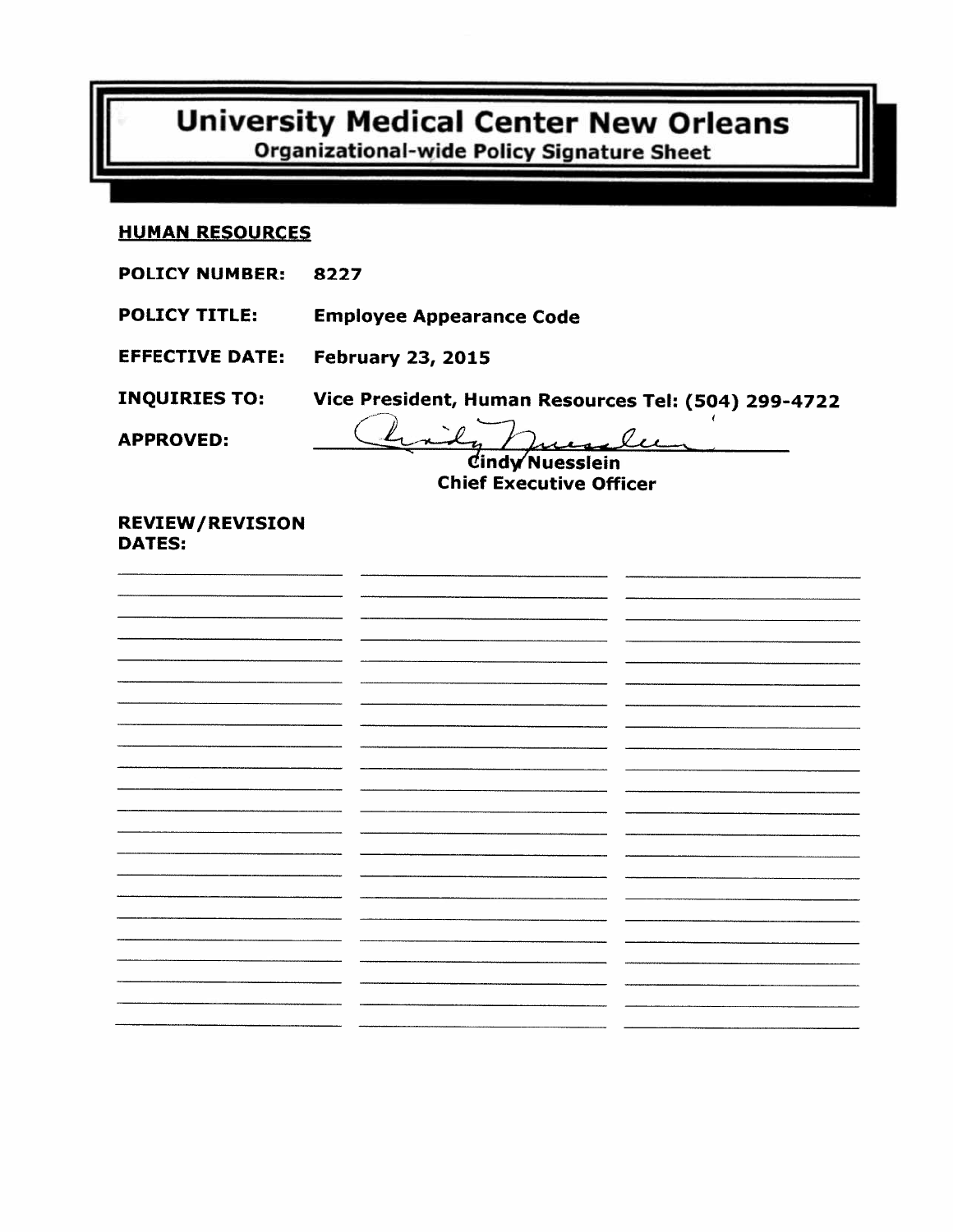#### **EMPLOYEE APPEARANCE CODE**

#### **I. POLICY STATEMENT**

It is the policy of the University Medical Center New Orleans (UMCNO) to provide guidelines to employees with regard to professional and appropriate attire and appearance while at work and on campus.

Employees must understand that their appearance makes a statement about their level of professionalism and how they represent the hospital.

Employees who report to work in violation of the policy may be asked to clock out, go home to change and report back to work in proper dress. Continued violations of the appearance code will subject employees to disciplinary action, up to and including termination.

#### **II. UNIFORMS AND PROPER ATTIRE**

Each department director or designee is responsible for the professional image portrayed by their department, establishing appropriate appearance and uniform codes for employees and communicating these rules to the employees. In areas where uniforms are not required, professional, business attire will be worn. Variances in appearance to meet the department's needs may be established by the department director or designee. The leaders are responsible for compliance of their staff's appearance.

Most employees must purchase uniforms on their own. However, UMCNO may provide uniforms in certain situations. Department Directors in these areas will have more information to provide.

Uniforms and professional dress must be adhered to daily. All attire must be clean, neat, wrinkle free and professional in appearance. Employees must adhere to the departmental requirements in addition to this policy. Clothes must fit appropriately and should be neither too loose nor too tight.

**Blouses/shirts/scrub tops** must be clean, wrinkle free and professional in appearance. They must be buttoned professionally and not see-through. Sleeveless professional blouses/shirts are allowed in non-patient care areas. Tank tops and t-shirts are not allowed as outer clothes. T-shirts worn under professional dress must be white or match the color of the uniform. Any wording or logos on shirts must not show through or be exposed outside the regular attire.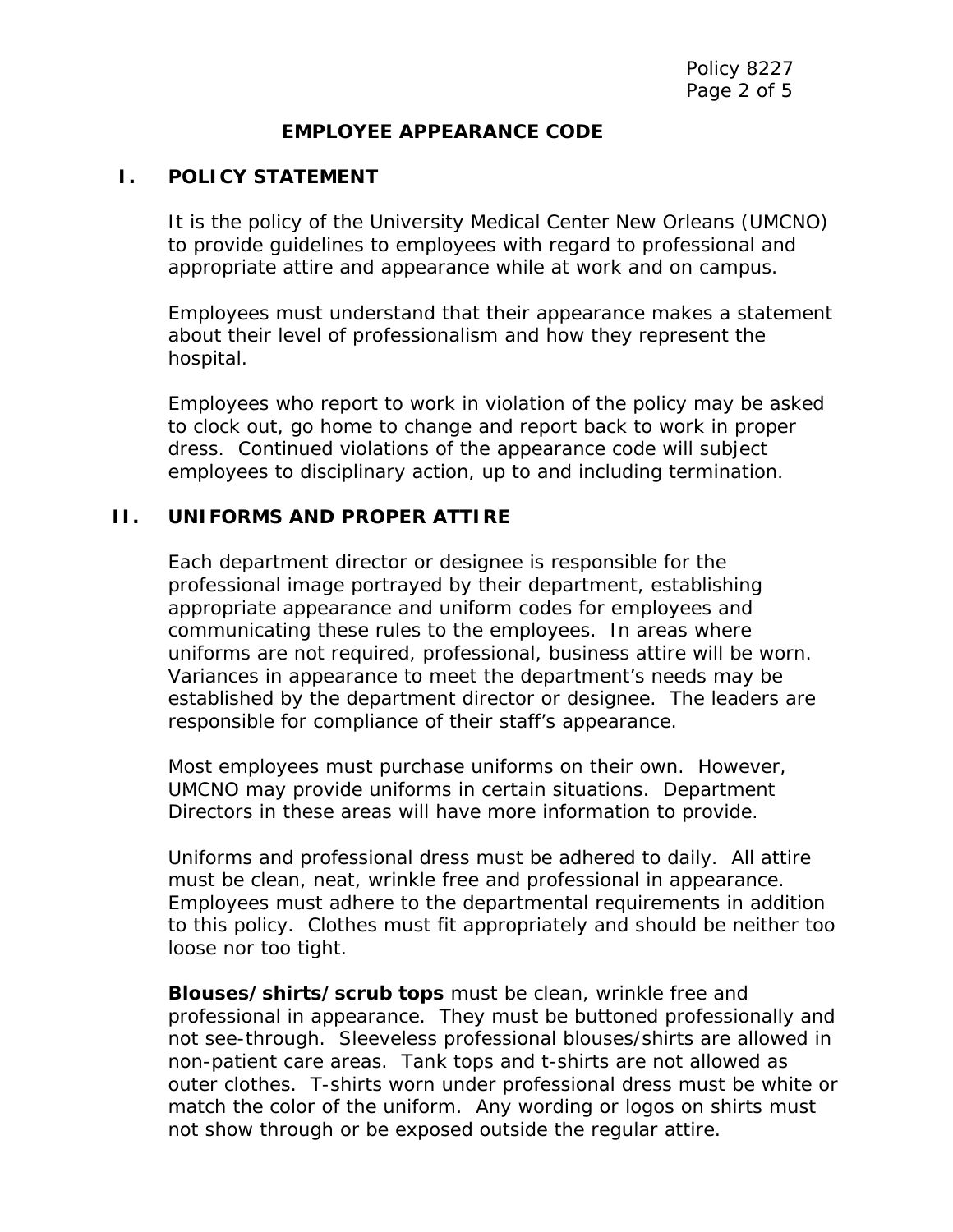**Slacks/uniform pants** must be neat and professional at all times. Slacks should be pressed and stain free. Shorts are not allowed. Denim may not be worn except on hospital approved days or special events. Uniforms must match color. Leggings and tights are not a substitute for slacks or pants.

**Skirts and dresses** must be professional in fit, appearance and length. Short skirts/dresses and mini-skirts are not allowed. The length must be at least at, near or below the knee. Mid-thigh skirt length is not appropriate.

 **Jackets/coats/sweaters** worn during the shift, must match uniform attire or conform to departmental standards. Lab coats worn in several patient care areas must be kept clean and free from wrinkles or tears. Athletic warm-ups, hoodies, or sweatshirts are not allowed unless approved and included with a hospital logo.

**Footwear** Must be clean, professional and conform to the department's safety regulations.

**In patient care areas**, comfortable but professional shoes must be worn. Healthcare professional shoes, clogs, or acceptable athletic footwear will be allowed. The color must conform to the department's standards for color and professionalism. In general, basic colors allowed in most departments are black, brown, white, gray or beige. It will also be acceptable that the main color of the shoe matches the color of the uniform. Multi-colored shoes, shoes with accents, logos, and/or laces that are extreme and differ from the uniform are not allowed (e.g. logos or shoe laces that are green, red, pink, orange, purple, etc., if not matching the color of the uniform are not allowed). **In non-patient care areas**, shoes must be professional; athletic shoes are not allowed. Heel height must not exceed the 3" limit. Women's peep-toe shoes are allowed in non-patient care areas.

Unprofessional footwear is not allowed: brightly colored running or other athletic shoes, toe shoes, Crocs (except as approved in the Surgery Department), flip flop/sandals, etc.

**Hosiery/Leggings** may be worn as needed. Leggings and tights are not substitutes for pants, but may be worn under pants or skirts. Leggings (and jeggings) are not allowed. Stockings and panty hose are not required.

**Undergarments** must be worn and must not be visible through clothing or outside of clothing.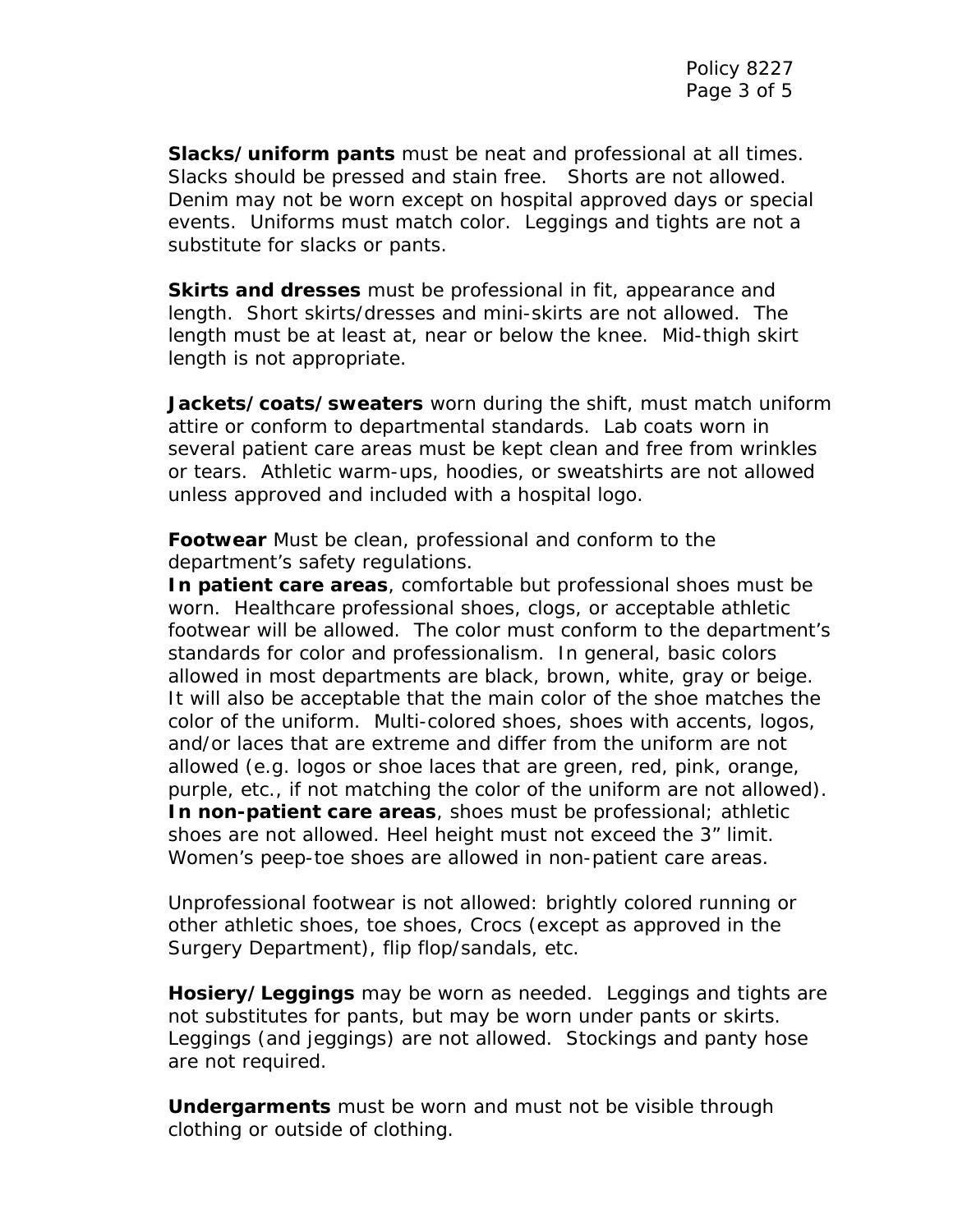**Eyewear** is to be professional in appearance. Contacts must be professional in color and style. Sunglasses are not appropriate indoors and must be removed.

## **II. PERSONAL GROOMING AND ADORNMENTS**

In addition to appropriate attire, UMCNO expects employees to maintain a high level of personal hygiene at all times. The following are specific guidelines that must be adhered to:

## **Hygiene**

Employees must be neat, clean and free from offensive odor. Strong deodorants, fragrances, heavy perfumes or smelling of smoke are not allowed. Fingernails must be clean, free from artificial nails, have neutral or non-distracting colors (such as fluorescent colors) and the natural fingernail tip will be less than ¼ inch long in all patient care areas. In all areas, nails must be professional and not distracting in color or design.

## **Hair**

Hair color must be a naturally occurring color: black, brown, blonde red (auburn) and gray. Hair will be clean and well-maintained. **Patient Care areas** - Hair will be pulled back or pulled up as to not impede patient care. Hair in scarves, curlers and pin curls are not allowed. Men's facial hair must be neat, maintained and well groomed. False eyelashes must be professional length and either black or brown in color.

#### **Make-up**

Make-up, if used, must be professional.

#### **Jewelry**

Jewelry must be professional and not distracting or dangerous to patients or staff. It must conform to department specific guidelines. Earrings must be limited to not more than two per ear and not larger than the size of a quarter (1¼" long.) Gauges must be neutral color and filled while on duty. No open gauges are allowed in the ears. **In patient care areas**, not more than two rings per hand, will be allowed along with one watch or two bracelets per arm. Necklaces are allowed in patient care areas if it can be kept under shirts or blouses. Any visible necklaces must be professional and not considered offensive.